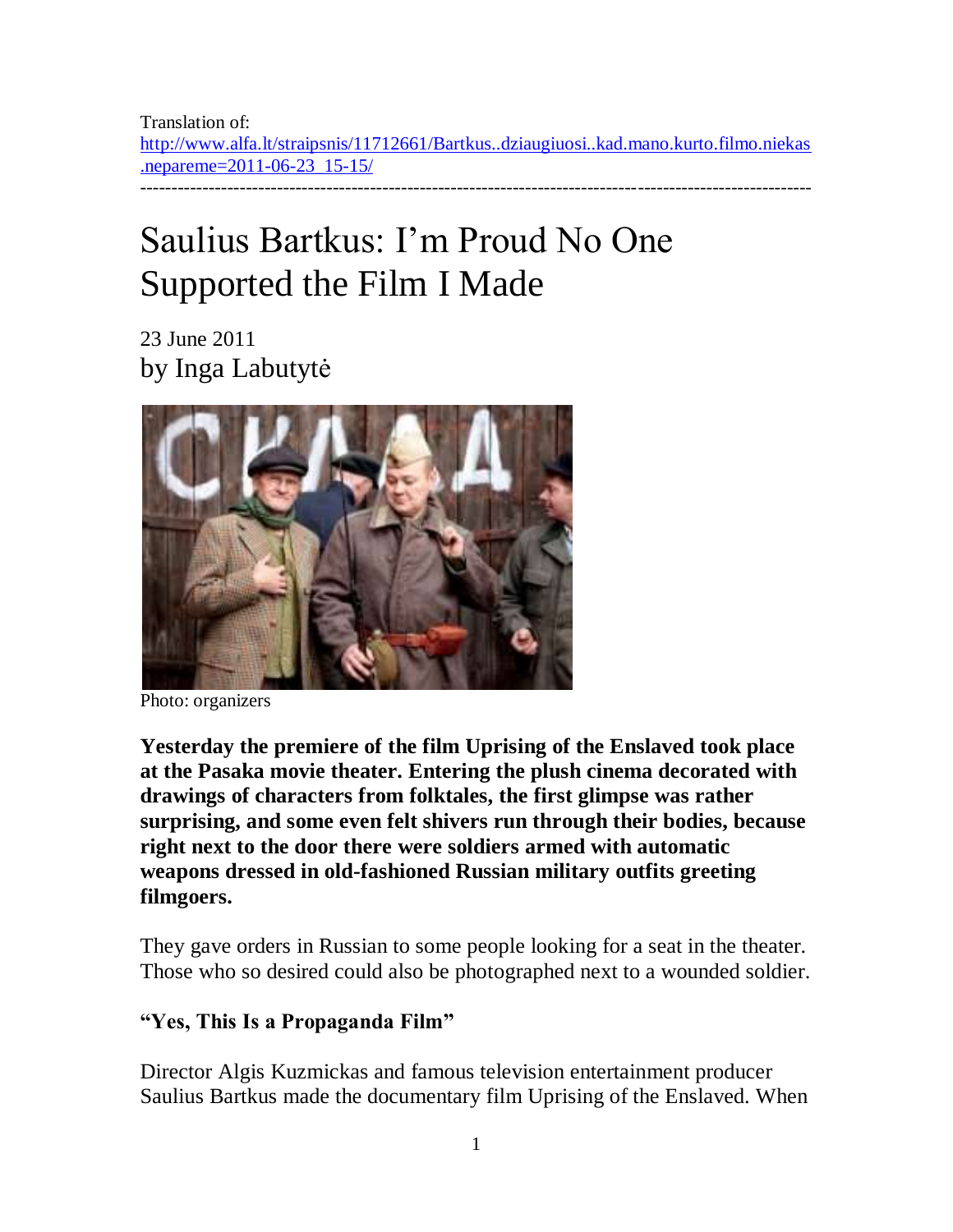he presented his film for the first time, he [Saulius Bartkus presumably] immediately spoke about criticism which had already begun to circulate about the film.

"There was talk here that this film is propaganda. Yes, I completely agree. But this is Lithuanian propaganda. We have a strange understanding of patriots today. We call them "skinheads" or nationalists. [An eyewitness told the translator of this article that he actually expressed minor outrage that patriots were being called skinheads and neo-Nazis "by some," and did not say that "We call them skinheads or nationalists" as if engaged is some sort of disinterested critique of the state of Lithuanian society.]

"We collected real material for the film, we spoke to real participants in the uprising of 1941. We must admit we only used one point five percent of the material we collected. The testimony of each witness is worth a separate film, because all of their stories are shocking," Bartkus said.

## **The Film Group Couldn't Wait for Spring**

Journalist Vidmantas Valiusaitis [a vocal supporter of the double-genocide rewrite of history] suggested the idea of the film to Bartkus. The producer admitted they only began shooting the film at the end of October last year. The reconstructions of scenes [from witness testimonies] wherein the Grenadieriai military history club played the part of marching Russian soldiers burning down farmsteads, were filmed in May. The film group had to wait for the first signs of spring to portray June, the month the uprising took place.

"The Lithuania state is propagandized in the film. We are citizens of the state of Lithuania and that needs to be talked about. That desire not to speak about this event is incomprehensible to me. If, unarmed, we allowed in the Red Army in 1940, then the uprising in 1941 showed the idea of Lithuanian statehood was alive, and that, I believe, was the most important thing, the thing which needed stressing," Bartkus said convincingly.

"In no way did we interpret historical facts. As President Valdas Adamkus said, if someone who wasn't there and didn't see them interprets those events, it's not worth arguing with them. Sometimes the uprising is equated with the Holocaust. A dirty mix is created which is useful to someone. As to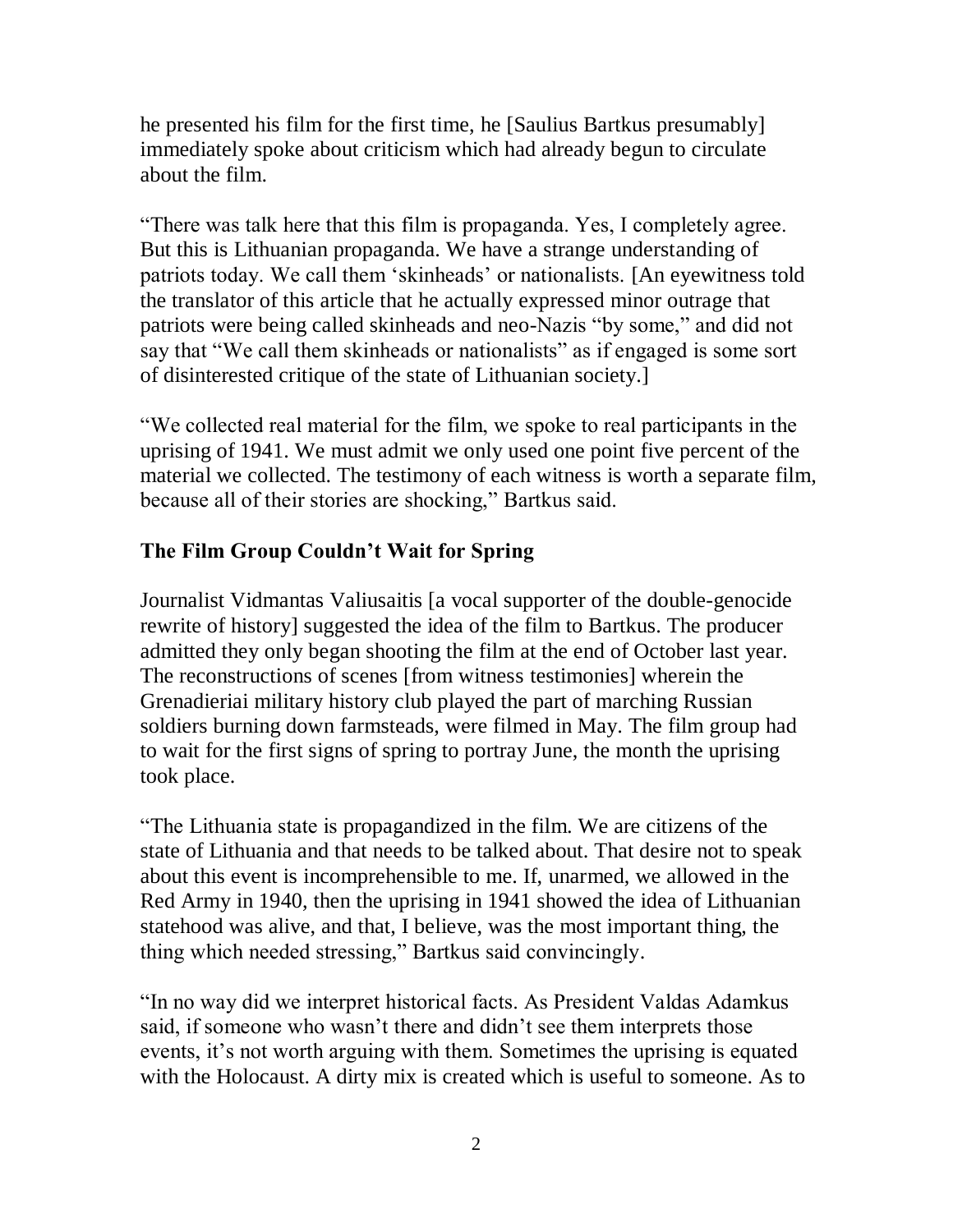who this might be, I don't even want to comment upon," the producer of Uprising of the Enslaved said.

#### **Representatives of Nationalist Organizations Invited to Premiere**

Bartkus called for a minute of silence to honor the witnesses, one member of the military history club and others who contributed to the making of the film but didn"t live to see its premiere.

Different representatives from nationalist organizations attended the premiere, including those who took part in the March 11 march [of neo-Nazis, report here] and in [violent — Transl.] protests against the gay pride parade. "I invited them intentionally," Bartkus said. "So what? Are they not Lithuanian citizens? To whom have they done any harm? If patriotism has to go underground and is punished, I don"t understand this. If you look into the situation more deeply, you may discover there were provocateurs at the March 11th march, and their surnames for some reason aren"t Lithuanian. So anyway this opens onto another, separate theme."

The producer admits that the scandalous entertainment programs he makes have become a unique source of financing for serious documentary films. "We didn"t get much support from the state, which should be really involved with this. Such a policy seems very strange to me. The wish to create this film was a unique civic initiative, just as the uprising of 1941 was. If not for my [television] entertainment programs, this film wouldn"t exist either. But I am very glad that no one supported this film, because [that meant] that there was no way to exert influence over its creative process. Although there was a desire to do that, to review the film before showing it at the movie theater," Bartkus revealed.

## **President Valdas Adamkus Also Took Part in the Uprising**

His Excellency [former] President of the Republic of Lithuania Valdas Adamkus also attended the premiere. In his speech he imparted that he supports the idea of the film and congratulates its makers.

[What follows is actually a paraphrase in Lithuanian, presumably by the reporter, of what Adamkus actually said in Lithuanian at the premiere, although she presents it as a direct quote – Trans.]